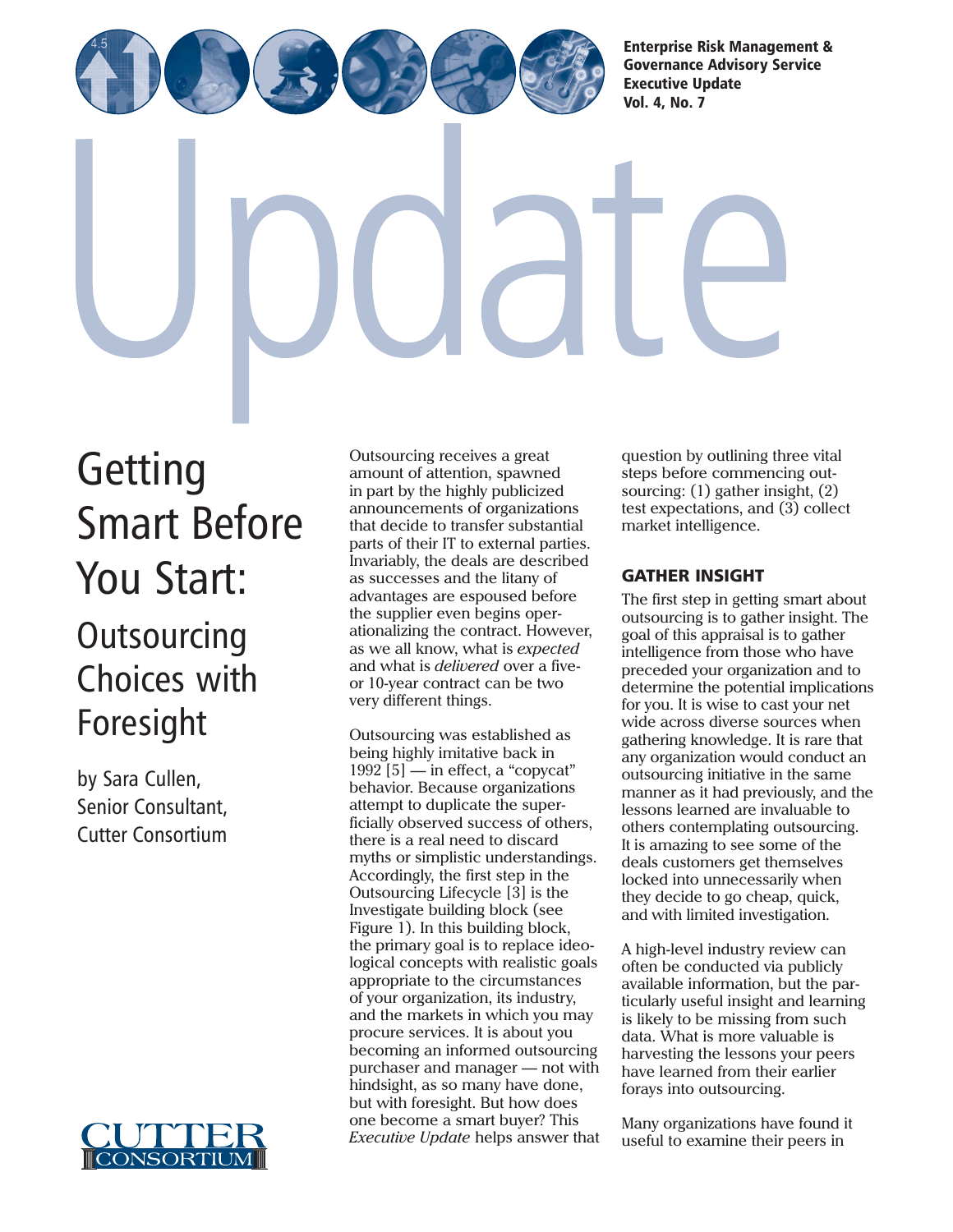

Figure 1 — The Outsourcing Lifecycle [3].

terms of the sourcing strategies they have evaluated and adopted — particularly if you are considering outsourcing on a scale or scope unfamiliar to your organization. Of course, in highly competitive industries such as banking or airlines, management may not feel free to discuss such strategies with competing entities, thus organizations with similar issues and nature of outsourcing under consideration must be sought instead.

As previously suggested, some of the information you would seek can be gained through published reports, guides, and other documents; however, a wide range of

sources will serve you better. Contact key personnel at client organizations, along with their outsourcing suppliers, to gather insights and opinions. Information from experts may also be able to be gained quickly from within the industry, ex-supplier staff, academics, and specialist consulting firms. If none of these channels are readily available to you, go to an outsourcing conference and establish contacts within the participant base. I have conducted many informal discussions with people all over the world in all these channels and rarely encountered anyone not willing to spend the time to share their experiences.

# A HELP DESK ASSUMES OUTCOMES JUST HAPPEN

One of the key reasons a help desk was outsourced was to demonstrate, through the example exhibited by the supplier's staff located onsite, a new mentality toward work. The organization specified the type of individuals it wanted the supplier to staff for the help desk. These specifications included education, dress, attitude, and dedication to the job. Management believed that if staff witnessed "professional behavior," they would adopt it as a matter of course. No culture-change program was designed to go along with the desired new behaviors — the existence of the supplier's staff alone was to provide the impetus to change. However, what actually occurred entrenched the existing culture further, as staff quickly asserted an "us vs. them" mentality and, in fact, ignored the supplier's staff altogether.

From all these sources, you can obtain an indication of:

- $\blacksquare$  The drivers for the sourcing decisions made, as well as the results and the gained hindsight of the approaches taken
- The nature of services under consideration for further outsourcing or backsourcing
- The structure of the deals and what worked well and what did not work as planned
- The necessary contract management to be put in place
- Where there are competitive markets and the quality of the suppliers in those markets

# TEST EXPECTATIONS

Next, it is important to establish real expectations about what is possible from outsourcing. Outsourcing is often oversimplified and emotive, based on the strength of individual beliefs in its benefits or drawbacks. The most controversial aspect of outsourcing is the degree to which the espoused benefits and disadvantages are real.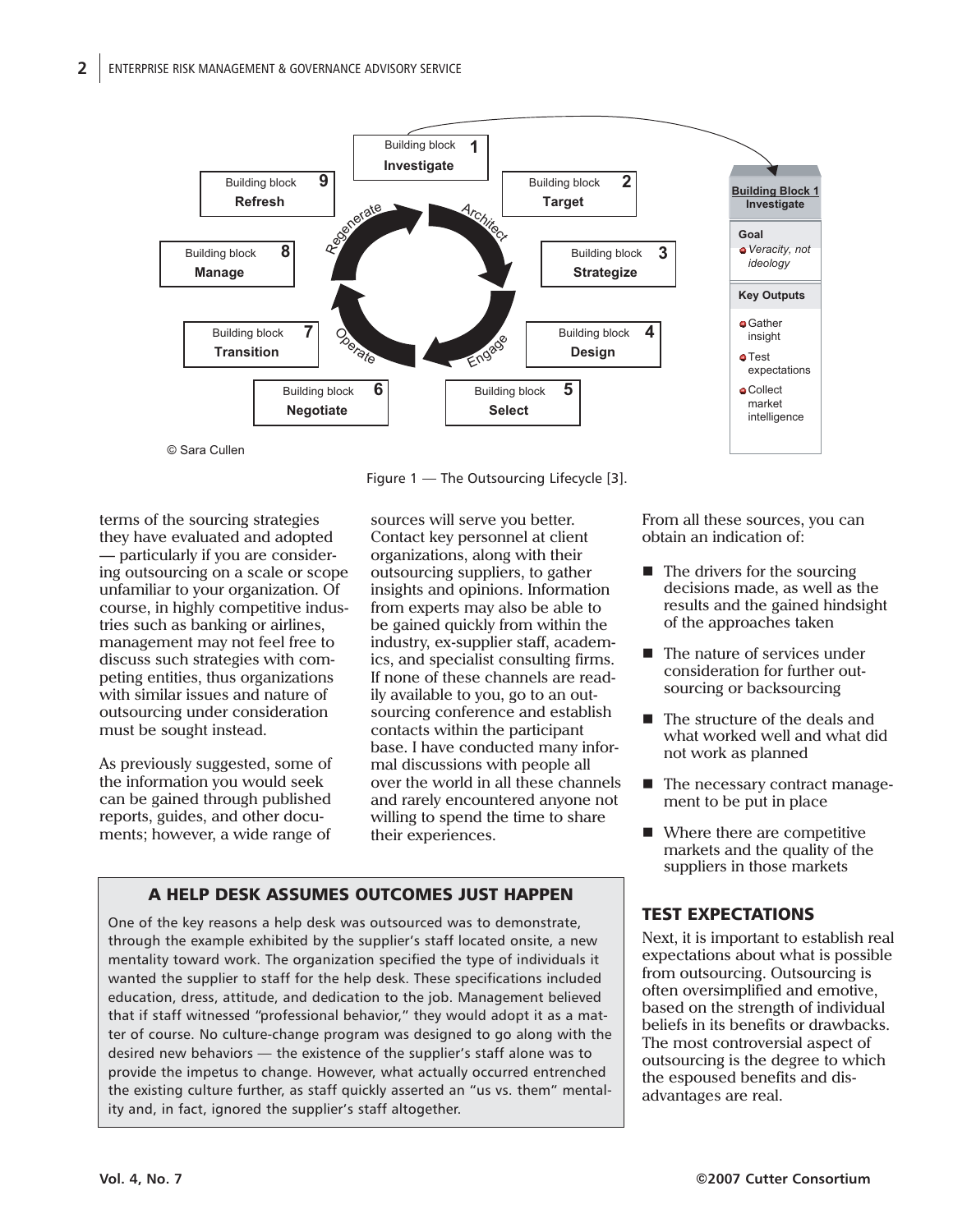Organizations that have outsourced IT have reported substantial benefits in a number of areas. Figure 2 shows the results of studies showing where substantial benefits have been achieved over three survey periods since 1994 [1, 2, 4]. Of particular note has been the subdued record on cost savings so often peddled as a reason to outsource. This is a cautionary note to those using outsourcing as a cost reduction strategy.

Most organizations believe that ultimate success has largely been moderate; likewise, the degree of failure has been moderate as well (see Figure 3). Outsourcing is rarely seen as a total success or total failure. However, there is a noticeable gap between anticipated and actual benefits.

In most cases, organizations were getting benefits but invariably less than they had expected. The key lesson that organizations consistently relearn on their outsourcing journey is that benefits are not inherent with the act of outsourcing alone — the goals need to be articulated and the means by which they will be achieved worked through. Otherwise, there may well be hidden costs and unanticipated consequences, as the sidebar "A Help Desk Assumes Outcomes Just Happen" illustrates.

#### COLLECT MARKET **INTELLIGENCE**

The next vital step is to collect market intelligence. This becomes more imperative when you do not have intimate knowledge of the industry as well as experience with the type of suppliers that may be potential providers.

It can be as simple as gathering basic information about potential suppliers, such as major industries, customers, and services. Even in mature IT supplier markets, most suppliers are constantly undertaking new initiatives, targeting new markets, and developing new



©2001, Sara Cullen et al.

Figure 2 — Substantial benefits achieved through outsourcing (227-233 respondents per activity).



©2001, Sara Cullen et al.

Figure 3 — Outsourcing success vs. failure (75 responses).

products and services. Their strategies and capabilities need constant monitoring. Consider the case study in the sidebar "A Technology Manufacturer Nearly Missed the Market."

Early investigation into potential suppliers is often overlooked, particularly if you view all suppliers as equal and envision that a potential deal will be done foremost on price. Although suppliers share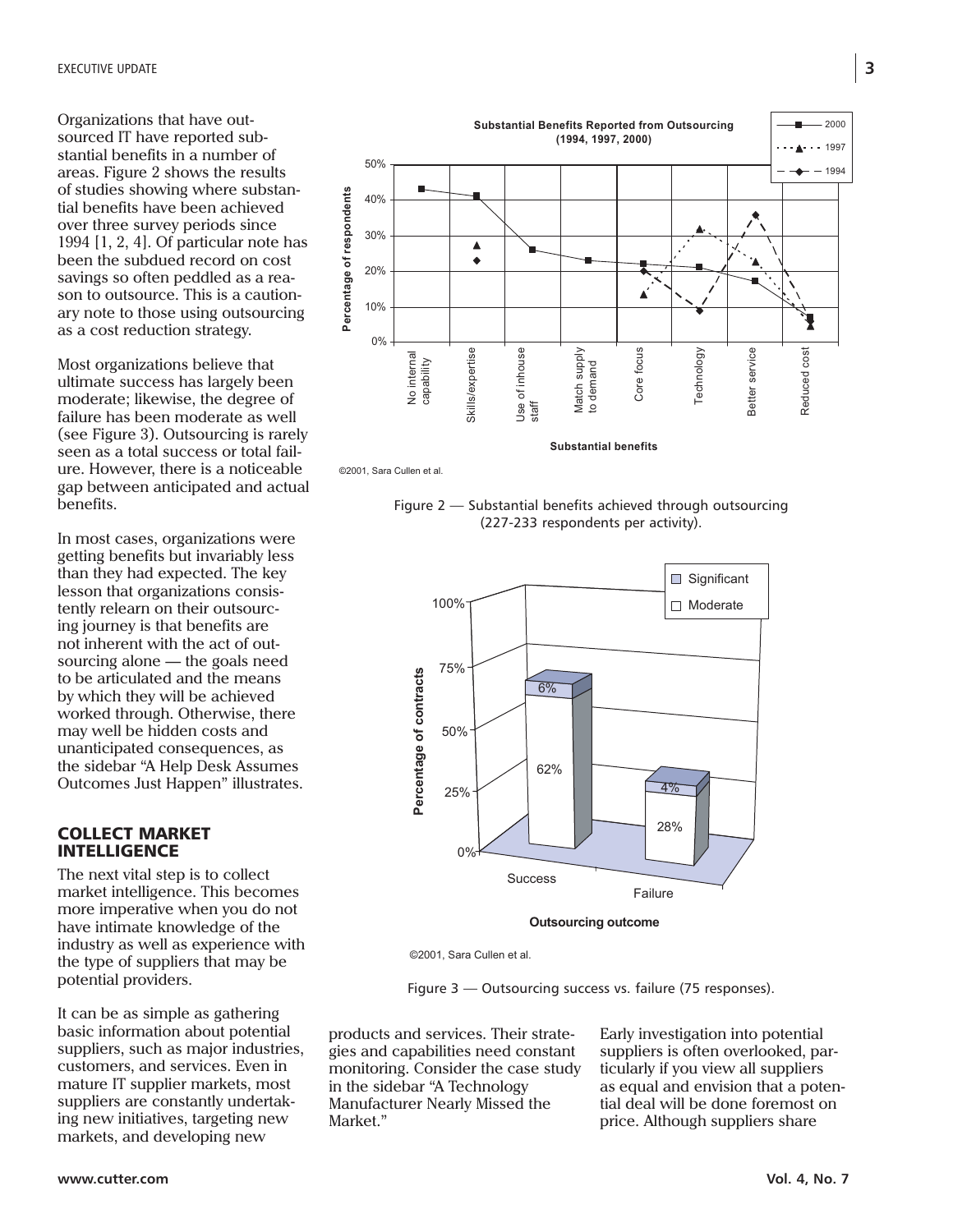#### A TECHNOLOGY MANUFACTURER NEARLY MISSED THE MARKET

After failing to attract any outside customers to its commercialized IT services division, an international manufacturer of technology components decided to outsource its operations and concentrate on the core business. It was not going to be a major outsourcing deal but would still be worth millions per year to a supplier. Because of the moderate size, the organization had originally intended to invite only the second-tier suppliers, ignoring the major international companies. It was management's understanding that a contract would need to be worth hundreds of millions of dollars to gain the attention and focus that the organization wanted of its supplier. However, the forthcoming opportunity hit the industry grapevine, and the majors were able to convince management that this belief was unfounded. After a competitive process, one of the majors won the deal and the relationship has been deemed quite successful, even years after the honeymoon.

similar characteristics, predominately centered on the profit motive, they rarely have the same approach to their customers, contracts, and relationships. Even though outsourcing contracts tend to be shorter (three years or less), they often have renewal terms that make the relationship much longer, and the potential nature of a relationship is worth investigating at an early stage. Furthermore, discussions with suppliers can generate strategic sourcing concepts not previously considered, introduce new ideas for pricing and gain sharing, and start to form opinions on the nature of the suppliers' culture and strategies.

For any organization looking at outsourcing across countries, it is critical to know that supplier capabilities tend to vary geographically. The structure, culture, and services of a supplier in the US can be very different from the same supplier in Europe, and it is worth investigating how these geographic variances may affect preliminary sourcing concepts. Global organizations that allow their various geographies to select their own providers often choose different ones due to the local capabilities and prices of the suppliers.

The type of general information of most use at this formative stage is often as follows:

- Market share in industry seg**ments and service segments.** Is there local competence in your organization's industry and architecture?
- Number of customers and **percent of revenue that major customers represent.** Is there an overreliance on a single customer in a particular geography?
- **Financial viability.** Are the suppliers' local businesses established and sustainable?
- Data centers, solution centers, **centers of excellence, etc.** Is there appropriate infrastructure in the locations that may service your geographies?
- Use of subcontractor entities. How do the suppliers use other providers to fill capability shortfalls?
- Composition of suppliers' top **management.** Who are they, and what are their backgrounds?
- **Suppliers' strategies.** Where is their short-term and longterm focus, and what are their target customers, industry, and services?
- **Timing.** Are there other organizations seeking a competitive (or noncompetitive) process during the time in which you are considering going to market?

Might there be major changes to the supplier in the near future? What impact may this have?

■ **Winner's curse.** If the suppliers have made low-price bids in the past, find out in detail how they can do so and still make a respectable profit.

This type of information can be collected informally via discussions or more formally via a request for information (RFI) process, whereby suppliers are invited to supply the required information in a formal response. Also, never underestimate the usefulness of harnessing the market intelligence of the organization's own staff!

## **CONCLUSION**

Given the habitual hurry to outsource once a decision has been made, any organization would benefit by harvesting the hindsight of those that have been there. People are not making new mistakes with outsourcing, only repeating very old lessons time after time. In this manner, other's hindsight can be turned into your foresight.

## **REFERENCES**

1. Cullen, Sara. *Information Technology Outsourcing Myths Exploded: Recommendations for Decision Makers*. Melbourne Business School, 1994.

2. Cullen, Sara. *Information Technology Outsourcing Survey: A Comprehensive Analysis of IT Outsourcing in Australia*. Deloitte Touche, 1997.

3. Cullen, Sara. "The Outsourcing Lifecycle: Womb to Tomb (and Back Again)." Cutter Consortium Sourcing & Vendor Relationships *Executive Update*, Vol. 7, No. 7, 2006.

4. Cullen, Sara, Peter B. Seddon, and Leslie P. Willcocks. *IT Outsourcing Practices in Australia*, Deloitte Touche Tohmatsu, 2001.